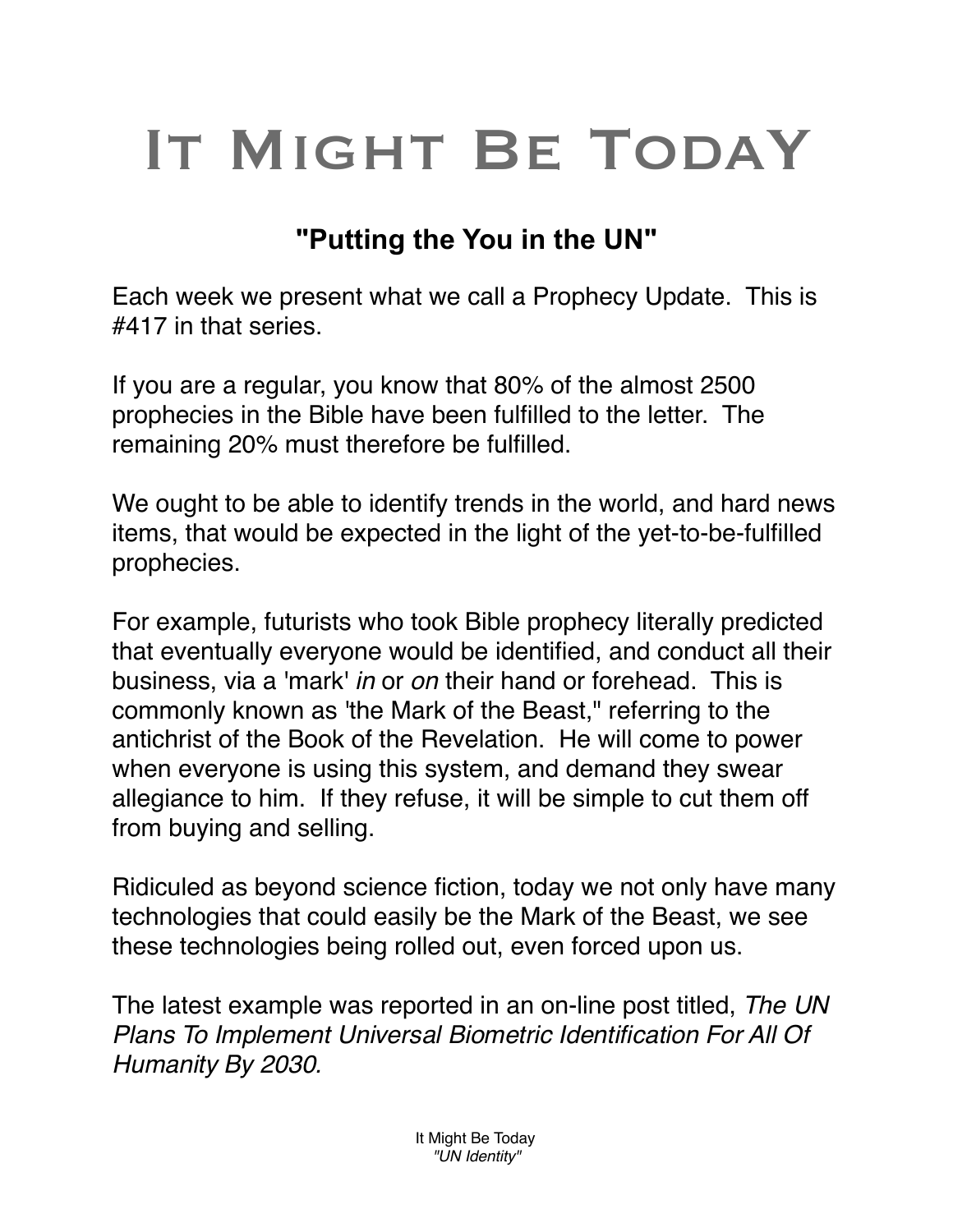## Excerpts:

Did you know that the United Nations intends to have biometric identification cards in the hands of every single man, woman and child on the entire planet by the year 2030? And did you know that a central database in Geneva, Switzerland will be collecting data from many of these cards?

The United Nations is already working hard toward the implementation of this goal – particularly among refugee populations. The UN has partnered with Accenture to implement a biometric identification system that reports information "back to a central database in Geneva."

http://theeconomiccollapseblog.com/archives/the-un-plans-to-implement-universal-biometric-identificationfor-all-of-humanity-by-2030

## The following is an excerpt from an article that was posted on findbiometrics.com:

The United Nations High Commissioner for Refugees (UNHCR) is moving forward with its plans to use biometric technology to identify and track refugees, and has selected a vendor for the project. Accenture, an international technology services provider, has won out in the competitive tendering process and will oversee the implementation of the technology in a three-year contract.

The UNHCR will use Accenture's Biometric Identity Management System (BIMS) for the endeavor. BIMS can be used to collect facial, iris, and fingerprint biometric data, and will also be used to provide many refugees with their only form of official documentation.